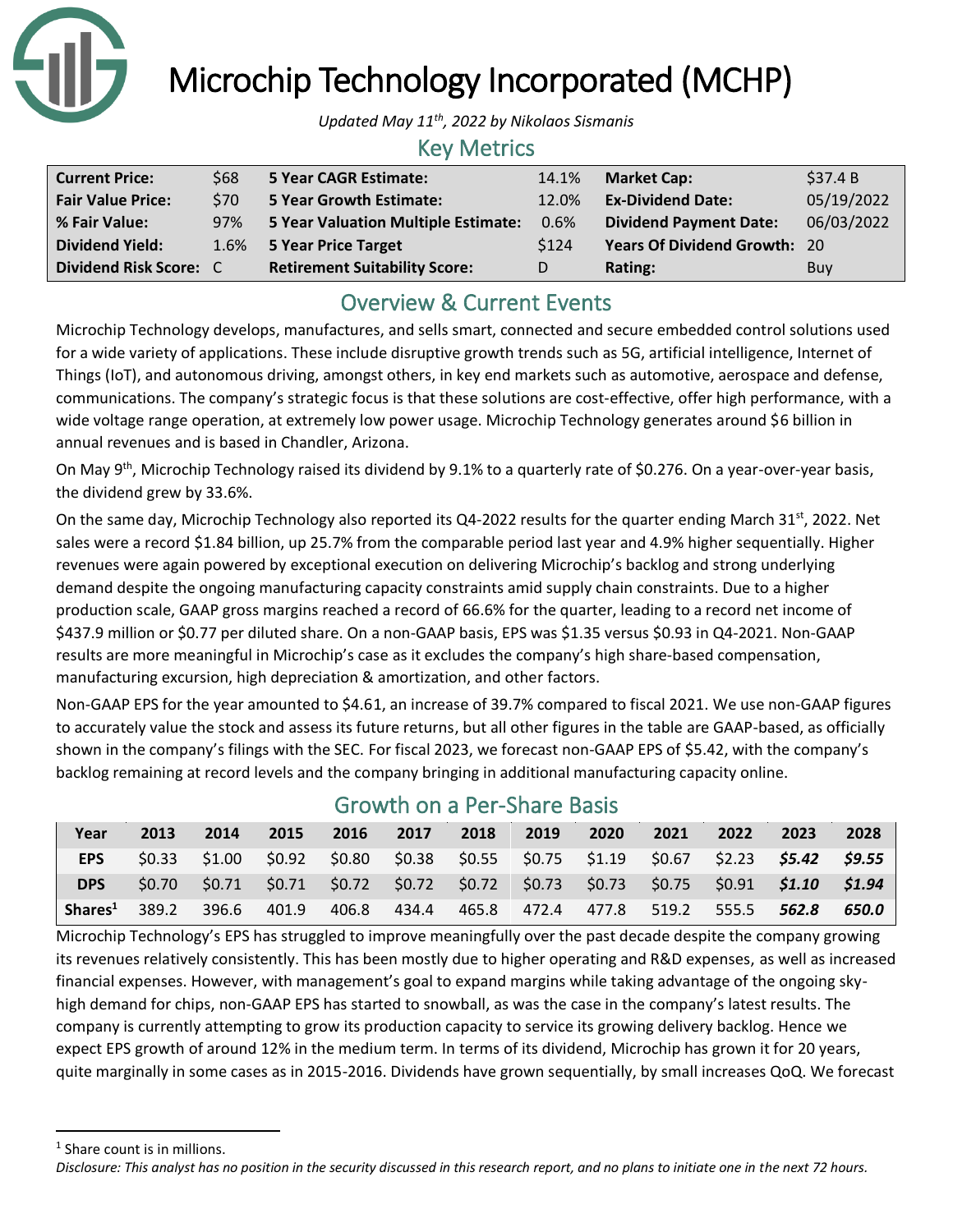

# Microchip Technology Incorporated (MCHP)

#### *Updated May 11th, 2022 by Nikolaos Sismanis*

DPS growth of 12% moving forward to reflect the recent DPS growth acceleration, and management's goal to grow the dividend sequentially by around 9% going forward.

# Valuation Analysis

| Year                                                                          |  |  |  |  | 2013 2014 2015 2016 2017 2018 2019 2020 2021 2022 | <b>Now</b> | 2028 |
|-------------------------------------------------------------------------------|--|--|--|--|---------------------------------------------------|------------|------|
| Avg. P/E 61.5 21.6 27.7 38.4 113.2 64.5 62.3 50.2 118.5 30.6 12.6 13.0        |  |  |  |  |                                                   |            |      |
| Avg. Yld. 3.5% 3.3% 2.8% 2.3% 1.7% 2.0% 1.6% 1.2% 0.9% 1.3% 1.6 <b>% 1.6%</b> |  |  |  |  |                                                   |            |      |

Microchip currently trades at a P/E of 12.6 based on our expected FY2023 non-GAAP EPS estimates. While the company is currently enjoying favorable market conditions and expanding margins, the high CAPEX needs of the industry could compress net income, as was the case in the past. We remain optimistic regarding Microchip's profitability growth prospects and believe that shares are attractively priced. However, we are downgrading our fair multiple for the stock to 13 to reflect the ongoing macro uncertainties which could threaten demand for chips as well as the rising interest rates. Investors should expect the currently tiny yield to remain a token to the stock's total return prospects.

## Safety, Quality, Competitive Advantage, & Recession Resiliency

| Year                |  |     |  |  | 2013 2014 2015 2016 2017 2018 2019 2020 2021 2022 2023 2028 |  |       |
|---------------------|--|-----|--|--|-------------------------------------------------------------|--|-------|
| Payout 212% 71% 77% |  | 90% |  |  | 189% 131% 97% 61% 112% 41% <b>20%</b>                       |  | - 20% |

Microchip's dividend should quite safe, being multiple times covered by operating cash flows. The normalized payout ratio seems high only due to the company's GAAP results, which carry heavy stock-based compensation expenses and depreciation & amortization (a non-cash item). The company enjoys several qualities and positive catalysts, including a robust backlog that should provide stable and predictable cash flows moving forward, expanding margins, and a declining long-term debt position (currently \$7.68 billion vs. \$9.55 billion in 2019). Still, the company faces several noteworthy risks, including fierce competition, global industrial cyclicality effects, limited visibility to product shipments, and international risks such as FX fluctuations due to its global clientele. A global recession could adversely impact the company's results, though global demand for chips remains far ahead of supply capabilities, at least for now.

## Final Thoughts & Recommendation

Microchip Technologies has rallied massively over the past decade, with the company's sales expanding during this time as a result of the increased demand for chips. With higher margins, the company should continue to grow EPS at a rapid pace as its production capacities increase to service its growing backlog. Additionally, management is committed to growing the dividend sequentially, which should add to total returns. Along with the possibility for a slight multiple expansion, we estimate annualized returns of 14.1% through fiscal year 2028. Shares earn a buy rating.



## Total Return Breakdown by Year

## [Click here to rate and review this research report. Your feedback is important to us.](https://suredividend.typeform.com/to/qc67nT)

*[Disclosure: This analyst has no position in the security discussed in this research report, and no plans to initiate one in the next 72 hours.](https://suredividend.typeform.com/to/qc67nT)*